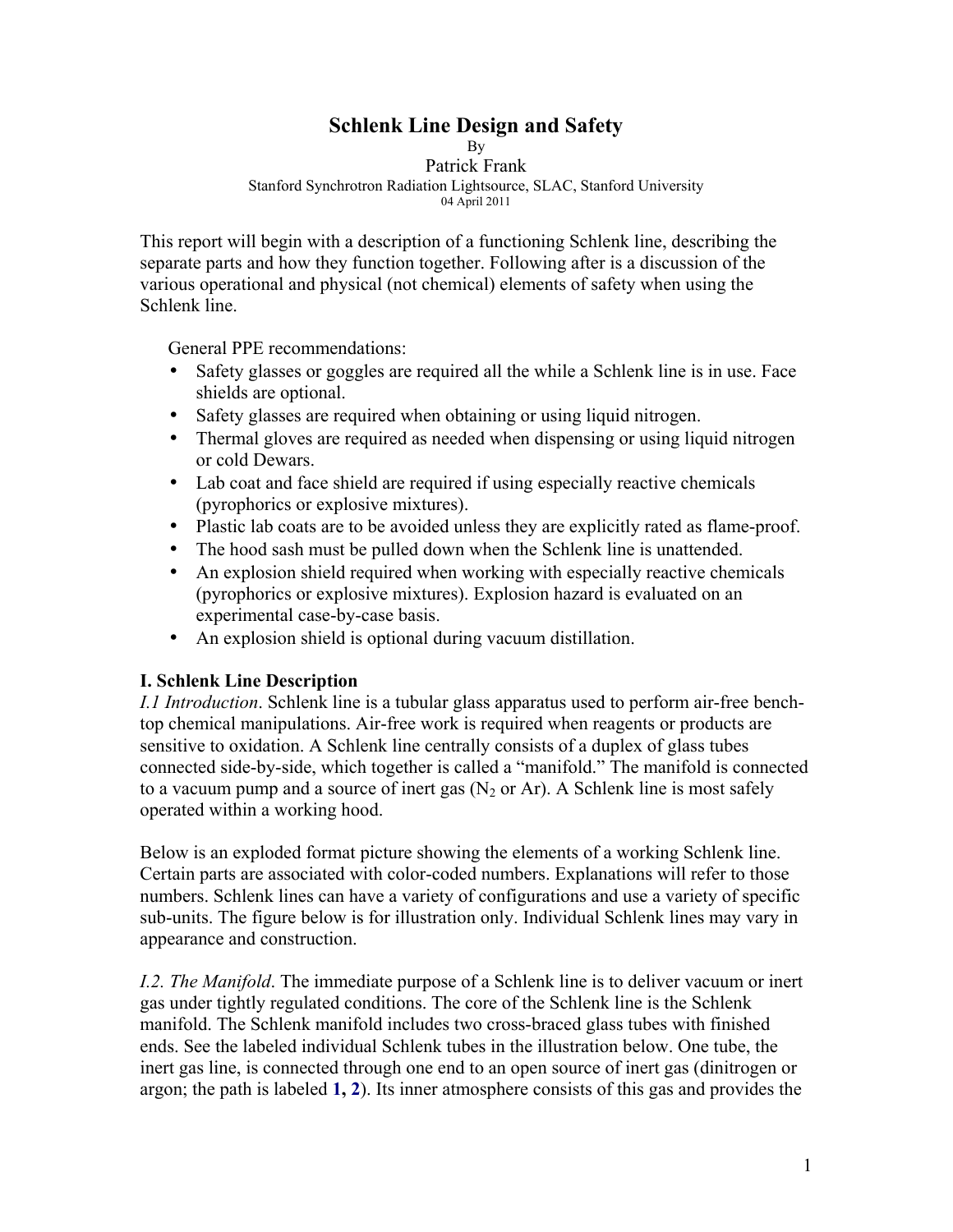dynamic gas supply to the Schlenk user. The excess gas delivered to this side exits past a check valve to a pressure release mineral oil bubbler (beyond **3**; see pg. 4). An optional ballast bulb at the back end (**11**) increases the volume of this line. The mineral oil bubbler (see pg. 4) also acts as a barrier between the inert internal atmosphere of the line, and the external oxidizing atmosphere.



The other Schlenk tube, the vacuum side, is connected to an operating vacuum pump through the forward end (at **4**) and supplies dynamic vacuum to the Schlenk user. The Schlenk vacuum side is evacuated through a liquid nitrogen-cooled trap (**5, 7**), which in turn connects to the vacuum pump (beyond **6**). The cold trap condenses evacuated organic vapors as ices, preventing their entry into the pump or into the lab atmosphere.

The tube-end connections at **2**, **4**, **8**, and **11** are sealed using compressible o-rings situated between the glass connectors. The two halves of the glass connection are fixed together using spring-loaded U-clamps, illustrated below.

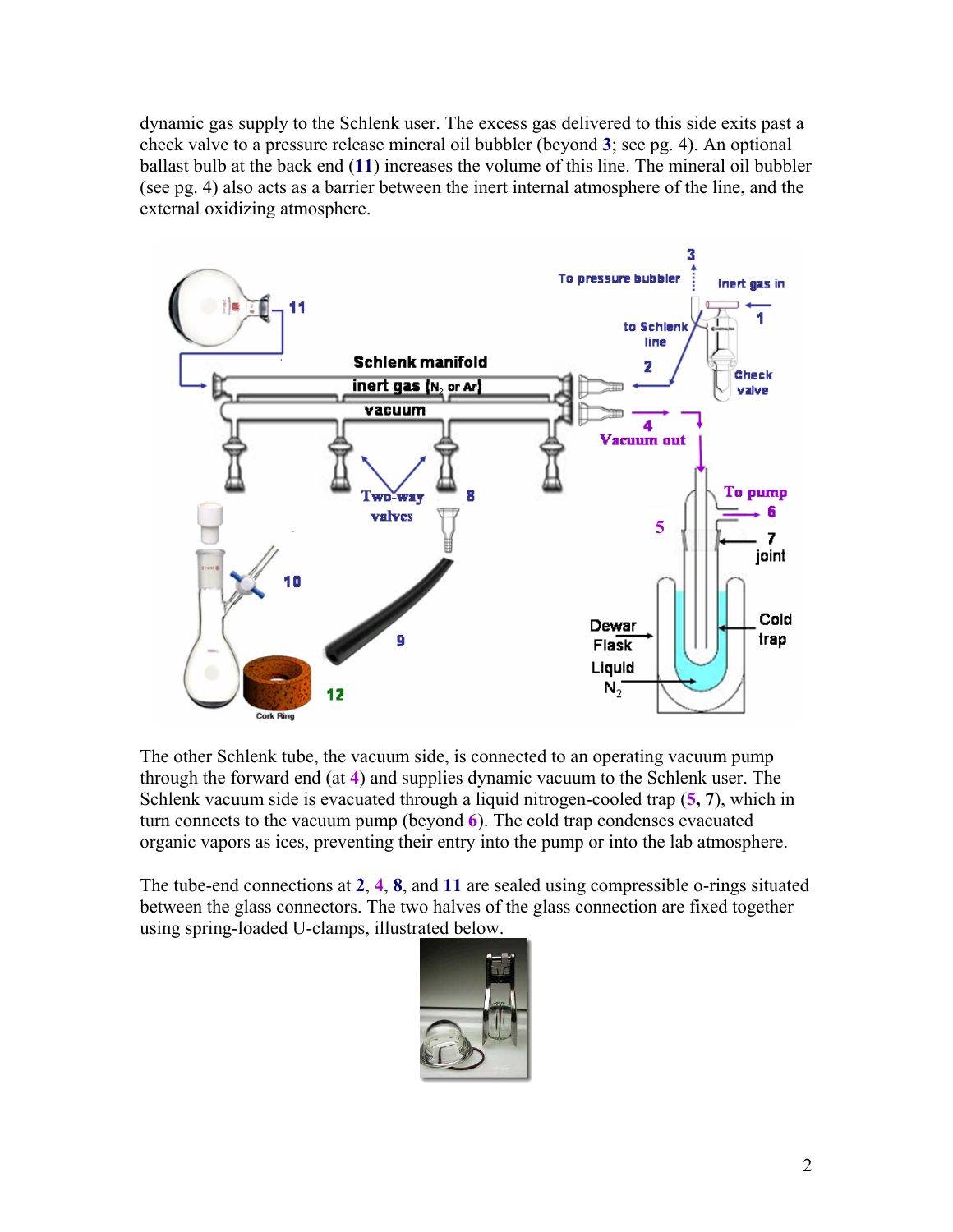The vacuum line and the inert gas line each have a spaced set of high-vacuum two-way valves (vacuum and gas). These reduce down to a common exit, which is typically finished with a connection port for rubber tubing (**8, 9**). This system is illustrated as the four valves projecting downwards from the Schlenk manifold in the illustration above. One or the other valve delivers vacuum or inert gas, as desired, to its common exit (**8**). Finally, the gas or vacuum is delivered from the outlet of the two-way valve through a vacuum tubing line (**9**) to the user. That is, depending on the orientation of the two-way valve, either vacuum or inert gas (or neither) is made available at the end of tube **9**. The picture below shows an operational Schlenk line with all the parts assembled.



#### **Operational Schlenk Line**

The depending black vacuum hoses deliver vacuum or inert gas. The pump on the far right delivers vacuum to the Schlenk manifold through the vacuum trap and its bluejacketed Dewar. Not evident are a pressure-release bubbler or a ballast bulb.

Application of vacuum or inert gas to a chemical transformation is made by connecting tube **9** to the side-arm of the Schlenk flask (**10**). The side arm of this flask is equipped with its own high-vacuum valve, which provides or blockades external access when the mouth of the Schlenk flask is stoppered. The mouth of the Schlenk flask can be closed with either a precision glass stopper or with a rubber serum stopper (shown), depending on need. Note the adjoining cork ring (**12**) built to accept the bottom of the Schlenk flask. Use of a cork ring to support glass Schlenk flasks prevents any weight-bearing by the bottom-most surface of the flask. This in turn prevents chance star cracking of the flask. On a flat surface, round bottom flasks rest with all their weight on a small surface area. Star-cracks are induced by a particle of grit or sand under the small contact surface.

This completes the basic description of a generic Schlenk line.

## **II. Schlenk Line Physical Safety**

Physical safety will be the primary concern of this analysis. Chemical safety will be touched upon only in general terms and as relevant to physical safety. Schlenk lines are constructed of Pyrex-quality tubular glass. With this combination, Schlenk lines are highly resistant to trans-wall pressure differentials; especially to external positive (compressional) pressure.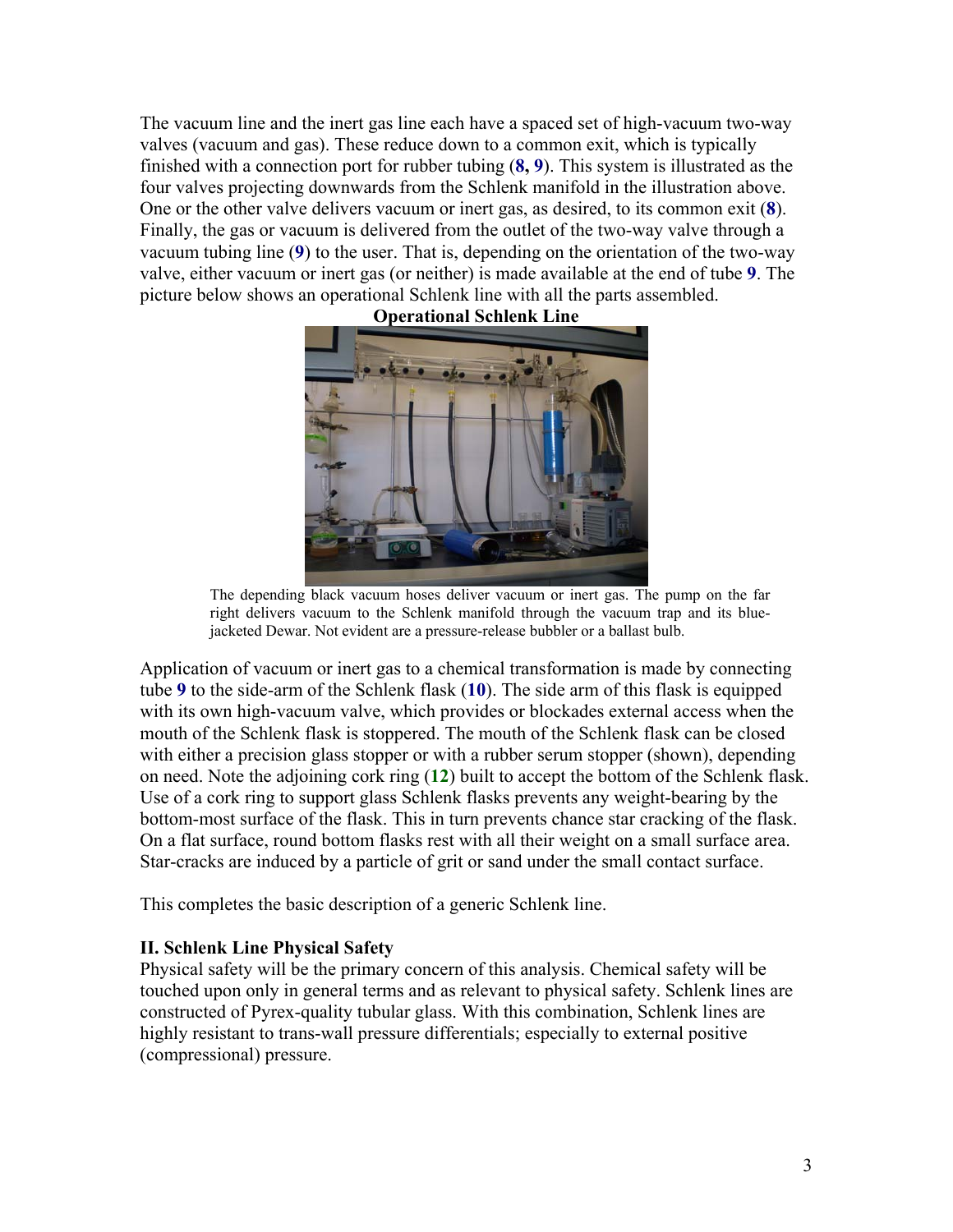*II.1. Pressure*. The source of inert gas for a Schlenk line is either an external gas cylinder or a house supply. In either case, the gas should be delivered to the Schlenk line through a two-stage regulator. Each stage of the regulator registers a positive pressure that is above the pressure of the ambient external atmosphere. That is, atmospheric pressure is the "zero pressure" of the regulator scale and all pressures are measured relative to this zero. The setting of the source gas regulator establishes the positive pressure of the Schlenk inlet gas. The precision of a second stage regulator should allow a pressure setting to within about  $\pm 2$  psi. About 10 psi of positive pressure is an adequate second stage regulator setting, with needle valve delivery.

Fine control of the final inflow rate of the inert gas is achieved using a needle valve. Operating a Schlenk line often requires turning gas flow up or down, depending on immediate need. This level of control is not possible without a needle valve between the regulator and the Schlenk line.

*Caution 1*: A needle valve determines the rate at which the internal pressure of a closedsystem Schlenk line rises to the pressure setting of the regulator second stage. Absent a needle valve, a closed-system Schlenk line will pressurize up immediately when the inert gas supply is opened. Shock-pressurization may be hazardous if the Schlenk line has developed a glass defect, or if the regulator second stage had been changed to a high pressure setting between Schlenk line uses.

## *II.1.2. Pressure Release and Check Valve*

Schlenk lines are safer when the internal positive pressure within the inert gas side is ideally set by the height of the liquid column within a pressure release bubbler. See the illustration below. Absent a pressure release bubbler, the internal pressure is finally established by the setting on the second regulator stage.

In the past, about 80 cc of liquid mercury (Hg) in a  $\sim$ 10 cm column was the bubbler liquid of choice for Schlenk pressure release. The configuration was different than shown in the picture below, however, the effect was the same.





A 10 cm pressure by-pass column of mercury (density 13.5 gm/cc) maintains a Schlenk line internal pressure of about 2 psi of positive pressure. At the same time, positive pressures in excess of 2 psi cause inert gas to flow past the liquid mercury. This obviates internal pressure build-up, while disallowing back-flow of air into the Schlenk system.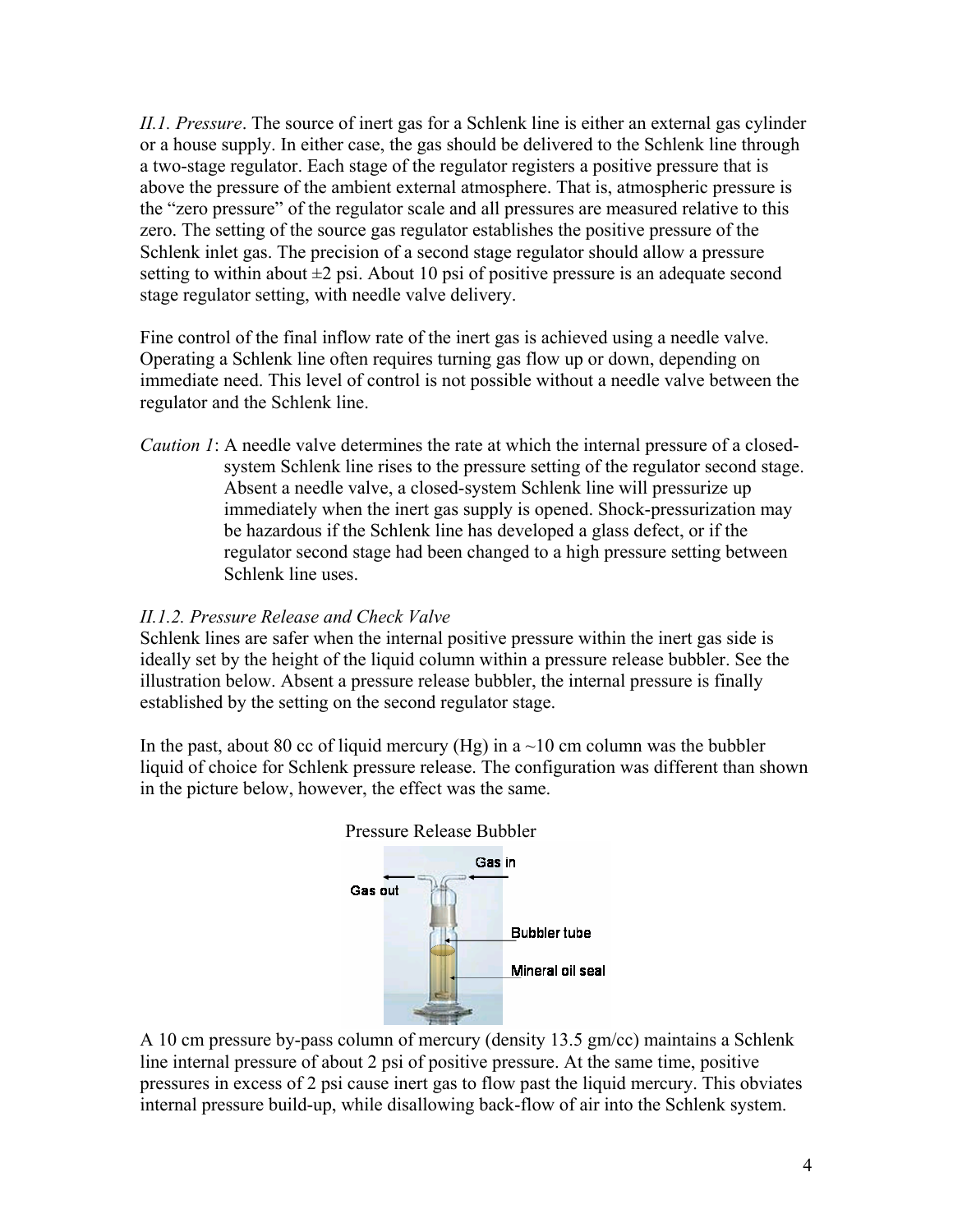If any inadvertent vacuum fault is committed against the inert gas side of the Schlenk line, the density of mercury allows only a slow pull-back of liquid from the bubbler. This slow response allows an operator time to recover from a vacuum fault before air is pulled back into the Schlenk line inert atmosphere.

To explain a vacuum fault: looking at the bubbler in the Figure above, the "Gas in" port receives a flow of gas from the inert atmosphere line of the Schlenk manifold. In a vacuum fault, the inert atmosphere line is inadvertently evacuated. The "Gas in" side of the bubbler is then likewise evacuated, and gas flow is reversed through the bubbler. Air enters the "Gas out" port, and the differential pressure pushes the mineral oil up the small inner bubbler tube, and into the "Gas in" arm. Continued evacuation will pull the mineral oil fully up the bubbler tube, where it passes out the "Gas in" port and enters the inert atmosphere line of the Schlenk manifold. The mineral oil will be followed by air. Entry of air into the Schlenk manifold will destroy the inert atmosphere, and almost certainly ruin any attached experiment. Any pyrophoric or flammable materials may be thereby exposed to air.

The slow response of high density mercury bubblers to back-flow reduces the number of severe-consequence vacuum faults. In this sense, a mercury bubbler pressure release provides more safety than an oil bubbler. However, mercury bubblers are no longer permitted. The mineral oil in a replacement bubbler has a density of about 0.8 gm/cc and vacuum pump oil has a density of about 0.87 gm/cc. A 10 cm bubbler column of mineral oil or vacuum pump oil maintains about 0.13 psi of internal pressure within the inert atmosphere line of a Schlenk manifold. In contrast to the case with liquid mercury, a vacuum fault will rapidly pull low-density oil back into a Schlenk manifold.

Therefore, a check valve between the bubbler and the Schlenk inert atmosphere line is a necessary addition to oil based pressure-release systems. The check valve closes against any inadvertent vacuum in the inert atmosphere Schlenk line, blockading oil back-flow. Any check-valve so used must necessarily **not** compromise the inert atmosphere. The check valve must therefore be itself sealed against air.

- *Caution 2*. Check-valve use is a safety issue because, as noted above, unrestricted backflow will quickly bring air into a Schlenk line, where it will contact the chemicals in use. If a pyrophoric chemical is in use, ignition may occur on exposure to oxygen.
- *Caution 3*. Continued backflow of air through the Schlenk line will introduce air into the liquid nitrogen traps where it may condense into liquid air. Liquid air in the trap and in contact with organic ices or residues is an imminent explosion hazard.

*II.2 Vacuum*. The vacuum source for a Schlenk manifold is typically a vacuum pump. To a large degree, the differential pressure across the walls of the Schlenk line is invariant, no matter what sort of pump is used. For example, a water pump that achieves a rough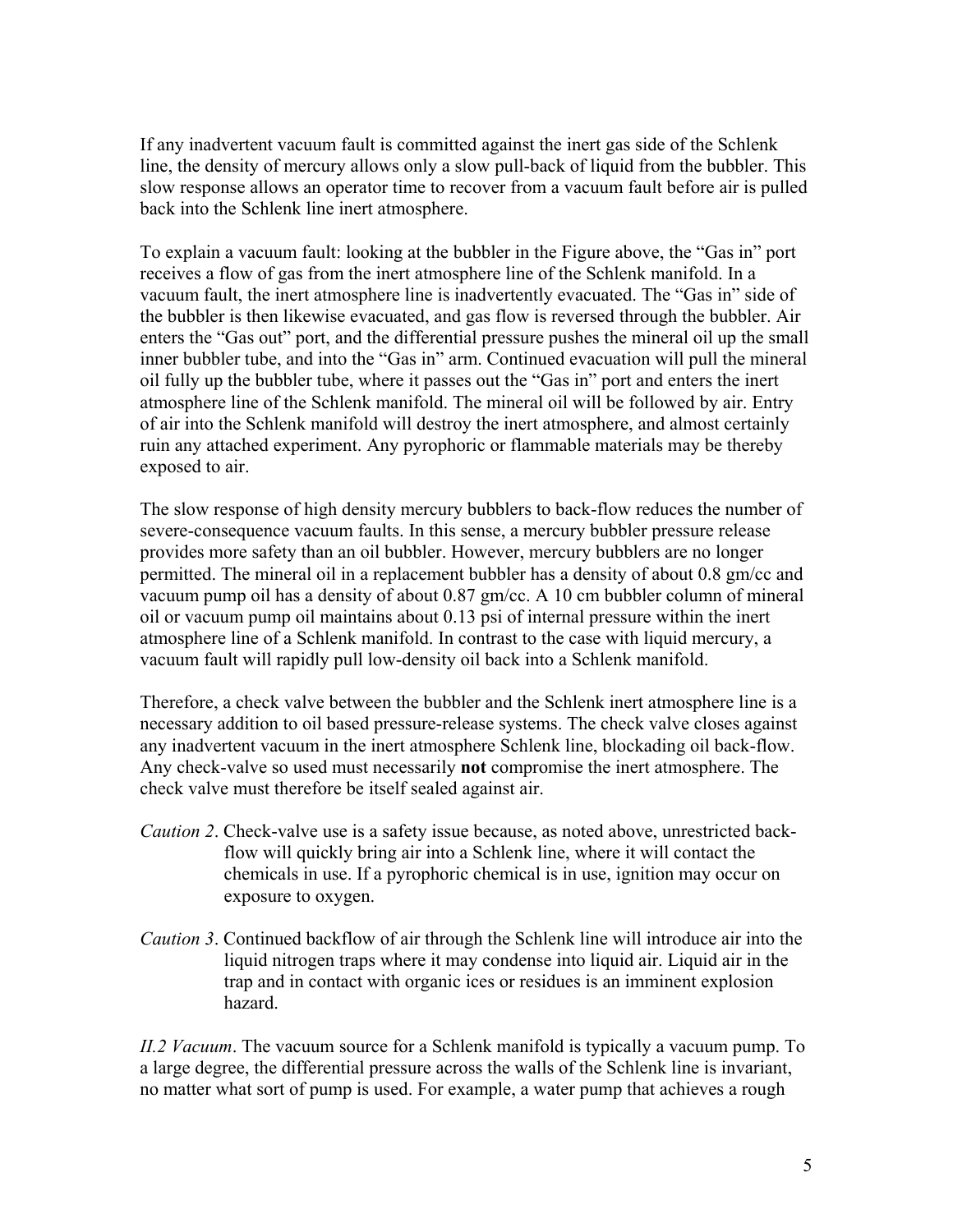vacuum of 17.5 torr\* of residual internal pressure (i.e., the vapor pressure of water at 20 C), produces a pressure differential across the walls of the Schlenk vacuum line of 0.98  $\text{atm} = 14.4 \text{ lb/in}^2 (1.02 \text{ kg/cm}^2)$ . In comparison, an efficient oil pump that achieves 100 millitorr of residual internal pressure, produces a pressure differential of 0.9999 atm = 14.7 lb/in<sup>2</sup> (1.04 kg/cm<sup>2</sup>). The achieved difference on the Schlenk line of 0.3 lb/in<sup>2</sup> pressure gradient (2%) is relatively trivial.

\*1 torr = 1/760 of atmospheric pressure. Under standard conditions, a 760 mm column of mercury exerts 1 atmosphere of pressure.

*II.2.1. The vacuum line.* The tubular structure of the Schlenk line is resistant to circularly uniform external pressure gradients across the walls. The vacuum hazard associated with Schlenk lines is therefore implosion due to glass failure. Implosions can be violent and can produce high velocity glass shrapnel.

- *Caution 4*. A glass flaw on the vacuum side constitutes an implosion hazard. Therefore, Schlenk lines must be visually inspected, especially during and immediately after installation. Cracks of any sort should be repaired by a competent glass blower. All repairs should be annealed.
- *Caution 5*. Cracks can arise in the glass seat of Teflon (ptfe) high-vacuum valves when they are over-tightened. Failure of a valve seat during evacuated operation may cause an implosion.

The typical symptom of a cracked valve seat is that the Schlenk line cannot achieve vacuum. Teflon high vacuum valves seal efficiently when only finger tight.

*II.2.2. Glassware*. Schlenk round bottoms (item **10** in the first illustration) can develop star cracks if directly seated on the floor of the hood during use, or if directly seated on a heating or stirring plate.

*Caution 6*. Star cracks in Schlenk flasks or in other evacuable glassware can produce an implosion on evacuation.

In use, a Schlenk flask should rest on a cork ring (item **12**, illustration 1), or be supported using a clamp attached to a trellis rack or a ring-stand. The caution regarding star cracks is pertinent to all evacuable glass Schlenk apparatus, including fritted Schlenk filters and vacuum stills. They should all be visually inspected before use.

All subsidiary and evacuable Schlenk glassware, such as flasks and funnels, should be visually examined for cracks, star cracks, and glass defects prior to every use. Schlenk lines themselves are suspended and are typically not subject to the impacts associated with washing and drawer storage. Well-constructed and tempered Schlenk lines are generally robust against cracks, except around over-tightened ptfe vacuum valve seats, as noted above.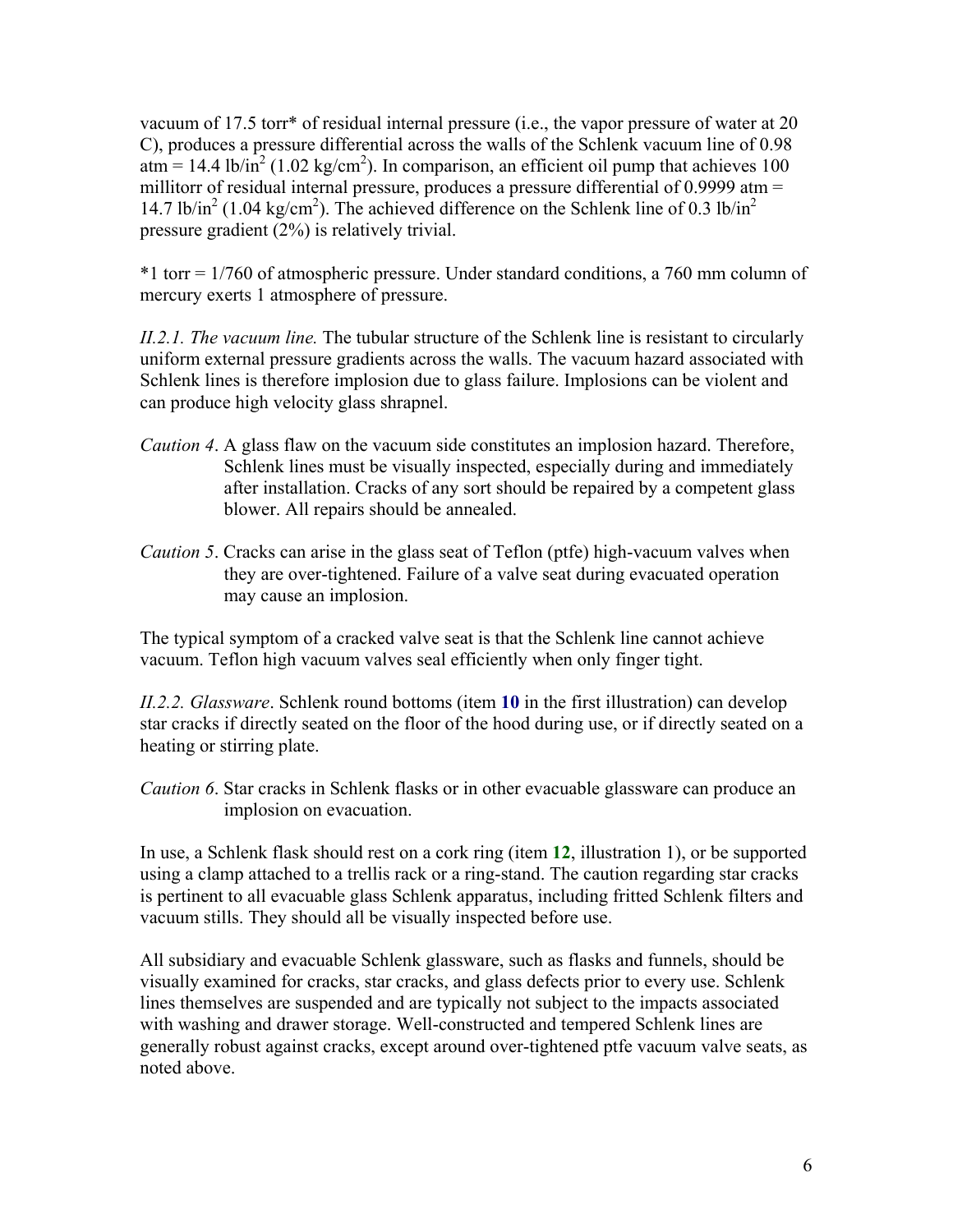The typical method to prepare anaerobic solvent involves freezing the liquid, evacuation to low pressure, quenching the vacuum using inert gas, and then thawing while stirring. This 'freeze-pump-thaw' procedure is typically repeated once or twice. If the frozen ice thaws from the bottom up, then during the warming stage the liquid will be trapped between the glass bottom of the flask and the frozen over-layer. If the density of the liquid is less than the density of the solid, pressure will build up during the thaw that may fracture or burst the flask. Therefore thawing of frozen liquids should always be from the top down. This typically requires judicious use of a heat gun.

*Caution 7*. Both a physical and a chemical hazard may arise if a Schlenk flask cracks or bursts during a freeze-pump-thaw procedure.

*II.2.3. The vacuum traps* (item **5** in illustration 1). The vacuum trap system collects organic or water vapors exiting Schlenk glassware, and prevents them from entering the pump. These vapors are trapped as ices.

*Caution 8.* The traps are evacuated during use. Traps with glass defects constitute an implosion hazard. If glass liquid nitrogen Dewars are in use, implosion of a glass trap will almost certainly cause implosion of a Dewar.

If the vacuum pump is an oil pump, the vacuum in an evacuated trap should be quenched immediately after the pump is turned off. If this is neglected, the pressure differential between the now-passive pump and the still-evacuated trap will cause the pump oil to rise through the connecting line and enter the vacuum traps. Therefore, vacuum traps attached to an oil pump should have a separate high-vacuum valve that can be opened in order to quench the trap vacuum. This valve can be glass-blown onto the trap or emplaced in any glass manifold to which the trap is attached.

When the Schlenk line vacuum is quenched and the pump is turned off, the liquid nitrogen Dewars used to cool the vacuum traps should be immediately dropped down. Neglecting this step will allow air to condense in the cold traps. Liquid air is a strong oxidant.

*Caution 9.* Liquid air in contact with any organic residues in a cold trap constitutes an imminent explosion hazard.

Once the cold trap Dewar is dropped down, cold traps can be allowed to warm naturally. The hazard class of any organic residues can be evaluated following the warming period.

*II.2.4. The Dewars*. Dewar flasks are used to cool the vacuum traps attached to a Schlenk line. Filling Dewars with liquid nitrogen constitutes a temperature shock. Glass Dewars are tempered and high quality, and are built to indefinitely withstand thermal shock. However, Dewars can fail, and failure is most likely when first filling a room temperature glass Dewar with liquid nitrogen.

*Caution 10.* Evacuated glass Dewars can fail and implode.